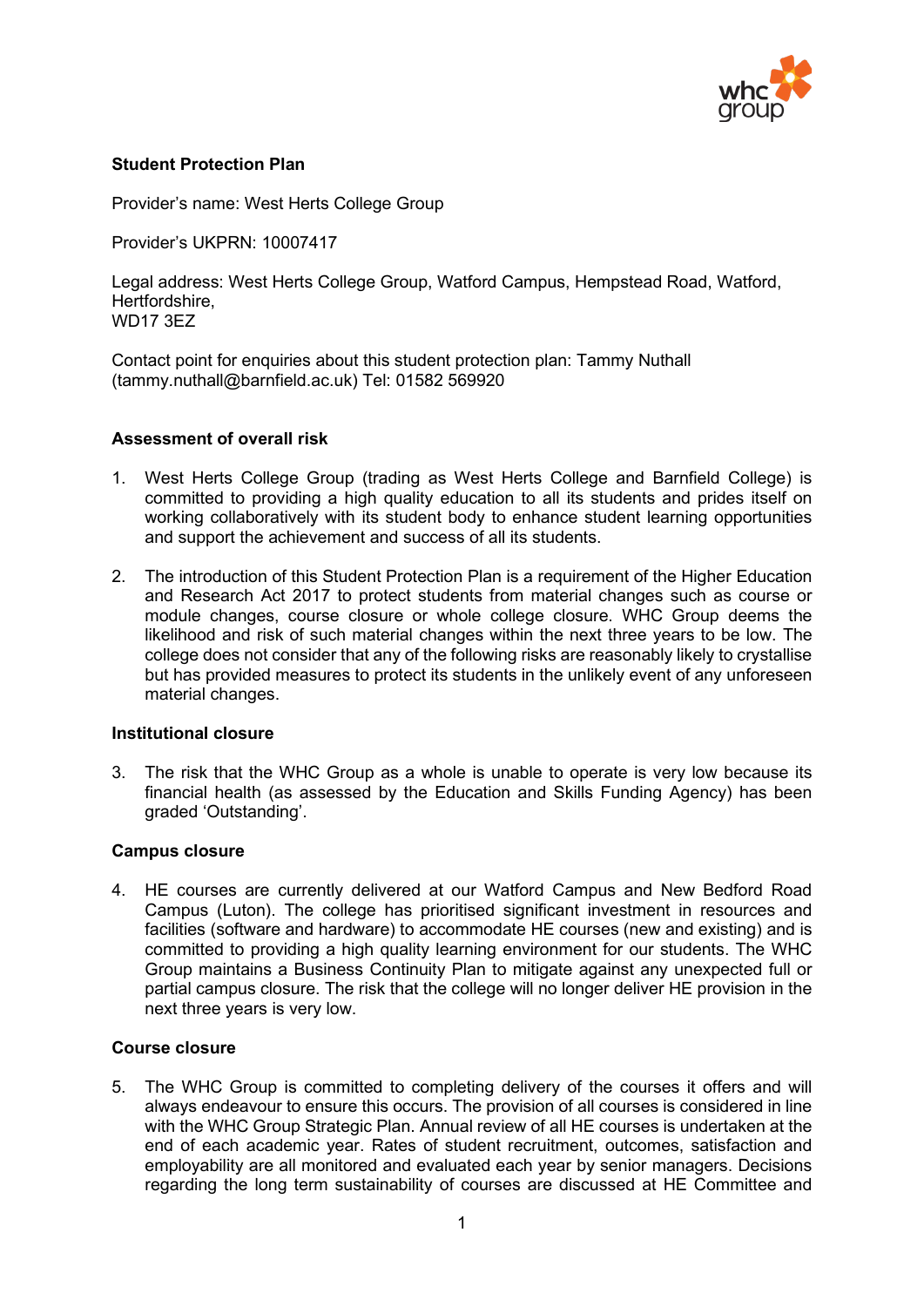

within the College Leadership Group. Should it be necessary to close a course for any reason, college senior leaders will consider the position of those students currently registered on the course, and future applicants, to ensure their interests are safeguarded prior to any closure being approved. Any decision to close a course will be approved by senior college leaders and in such rare circumstances, the WHC Group will always endeavour to teach out its courses, so that existing students are not affected. Should course closure be necessary, then students will be consulted within two days of any decision being reached. In the extremely unlikely event that teaching out a course will not be possible, the WHC Group would support students to transfer to a suitable course at an alternative provider and would pay any additional tuition costs and reimburse any additional reasonable maintenance or travel costs incurred as a result of the change. If a suitable similar course at a different provider cannot be found, the college would refund the student all tuition fees paid to date and waive any future tuition fee liabilities. Furthermore, it would compensate the student for travel or other associated out of pocket expenses incurred, associated with engagement with the course.

6. Decisions to close courses due to low applicant numbers, in advance of a course starting, are rare. However, in the unlikely event that it is necessary to close a course, the WHC Group will liaise directly with applicants and support them to secure a suitable course at an alternative provider and would pay any additional tuition costs and reimburse any additional reasonable maintenance or travel costs incurred as a result of the change. If a suitable similar course at a different provider cannot be found, the college would refund the student all tuition fees paid to date and waive any future tuition fee liabilities. Furthermore, it would compensate the student for travel or other associated out of pocket expenses incurred, associated with engagement with the course.

## **Changes to course content**

7. In year changes to course content can only be approved through consultation and agreement with all students on course and through approval from appropriate senior management, in line with WHC Group Consumer Protection policies and practices. Any prospective changes to course content imposed by awarding body requirements, will be shared with applicant students at the earliest opportunity, to enable them to make an informed decision regarding whether or not to study one of our courses. The WHC Group will support any prospective student affected by imposed course content revisions, to find an alternative course.

## **Loss of key staff**

- 8. All HE courses are delivered by academic teams and college staff are employed on the basis that they can teach across a range of academic levels. Consequently, each HE course has a variety of qualified staff able to support programme delivery if required and we are not therefore dependent on particular members of academic staff delivering core teaching*.* In addition, all teaching materials and resources are stored electronically at the start of each semester and are accessible by all departmental staff. Consequently, should a member of staff unexpectedly be unable to continue with course delivery a suitably qualified alternative member of staff will be able to resume course delivery with minimum disruption to student learning. The risk that we are no longer able to deliver programmes in highly specialised areas in the next three years is very low.
- 9. The WHC Group has a well-resourced Additional Learning Support (ALS) department, which is accredited with the Quality Assurance Award in recognition of the high quality of support provided for students who have a learning difficulty. ALS is specifically provided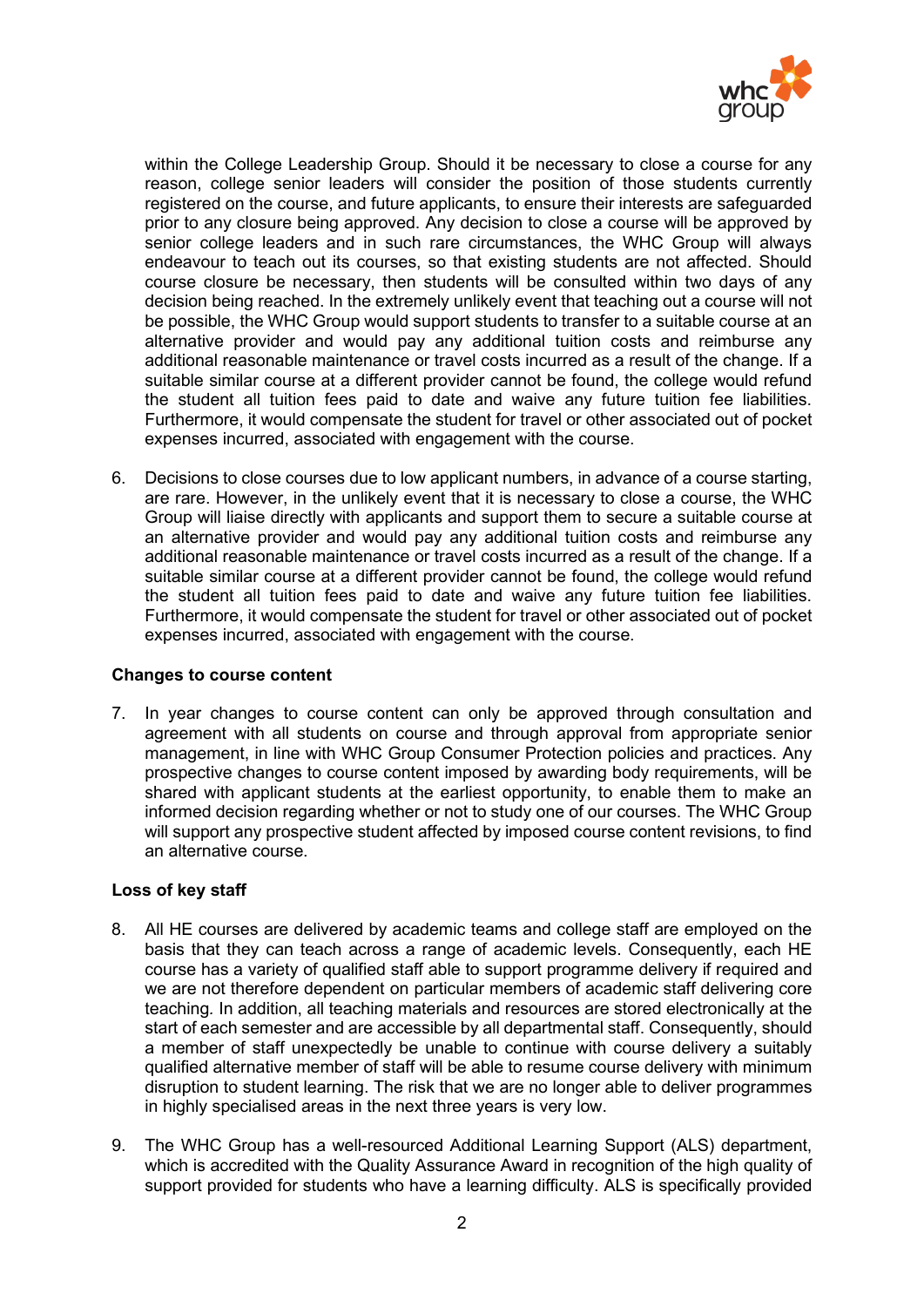

to HE students in receipt of a Disabled Student Allowance (DSA). The WHC Group is able to accommodate the ALS needs of HE students and there is a very low risk that this support would not be available for students. However, the group works closely with other local Non-Medical Helper (NMH) agencies and would be able to support students to receive any support required if it was unable to provide this through its own ALS provision. Should this occur the WHC Group would host NMH support on campus to minimise disruption to its students.

### **Loss of validating partner**

10. All University of Hertfordshire and University of Bedfordshire students are covered by the University's Student Protection Plan, Consumer Protection Law statement and (where relevant) the University's Access and Participation Plan. However, the WHC Group would support any students impacted by the highly unlikely event of its validating partner retracting its partnership with the college.

### **Student refunds and compensation**

11. A copy of the WHC Group Refund and Compensation Policy is provided to the OfS. The group maintains a Reserves Policy within its Financial Regulations which requires it to plan to maintain minimum cash balances of £3.5m at any point. This would be more than sufficient for any potential refunds or compensation covered by this Student Protection Plan. We would consider the number and likelihood to be very low.

### **Communication, guidance and publication**

- 12. Our Student Protection Plan (SPP) will be issued to all applicants. All HE students also receive a copy of the WHC Group Refund and Compensation Policy and HE Student Fees and Finance Policy, which support the SPP, in advance of commencing their studies. Course tutors will introduce key components of the SPP to students during induction or initial tutorials conducted within the first two weeks of course commencement. Late applicants will receive a copy of the plan either at enrolment or during their induction, depending on how late they join their course. The document will be shared and discussed with returning students during their induction to Level 5. Any students returning to repeat modules will be emailed a copy of the plan and offered an opportunity to discuss this with their course tutor. Student Reps will be consulted to ensure the plan is sufficiently student friendly. Students will be canvassed to contribute towards any future amendments to the plan that might be deemed necessary. This will remain an annual Student Representative agenda item.
- 13. The SPP will be displayed within the HE section of the college website for prospective students and will be available to students on course via the student intranet.
- 14. Staff are aware of the impact course changes may have on students and a process was previously introduced to ensure course content changes can only be approved by senior college leaders. The SPP will be presented to and reviewed by HE Committee and HE Operations Group before being presented to wider academic staff and those staff that provide ALS during future staff development activities.
- 15. The WHC Group strives to engage its students throughout their educational journey and aims to be clear and transparent with all aspects of the courses it delivers. Should it prove necessary to implement the SPP, then students will be informed via a variety of